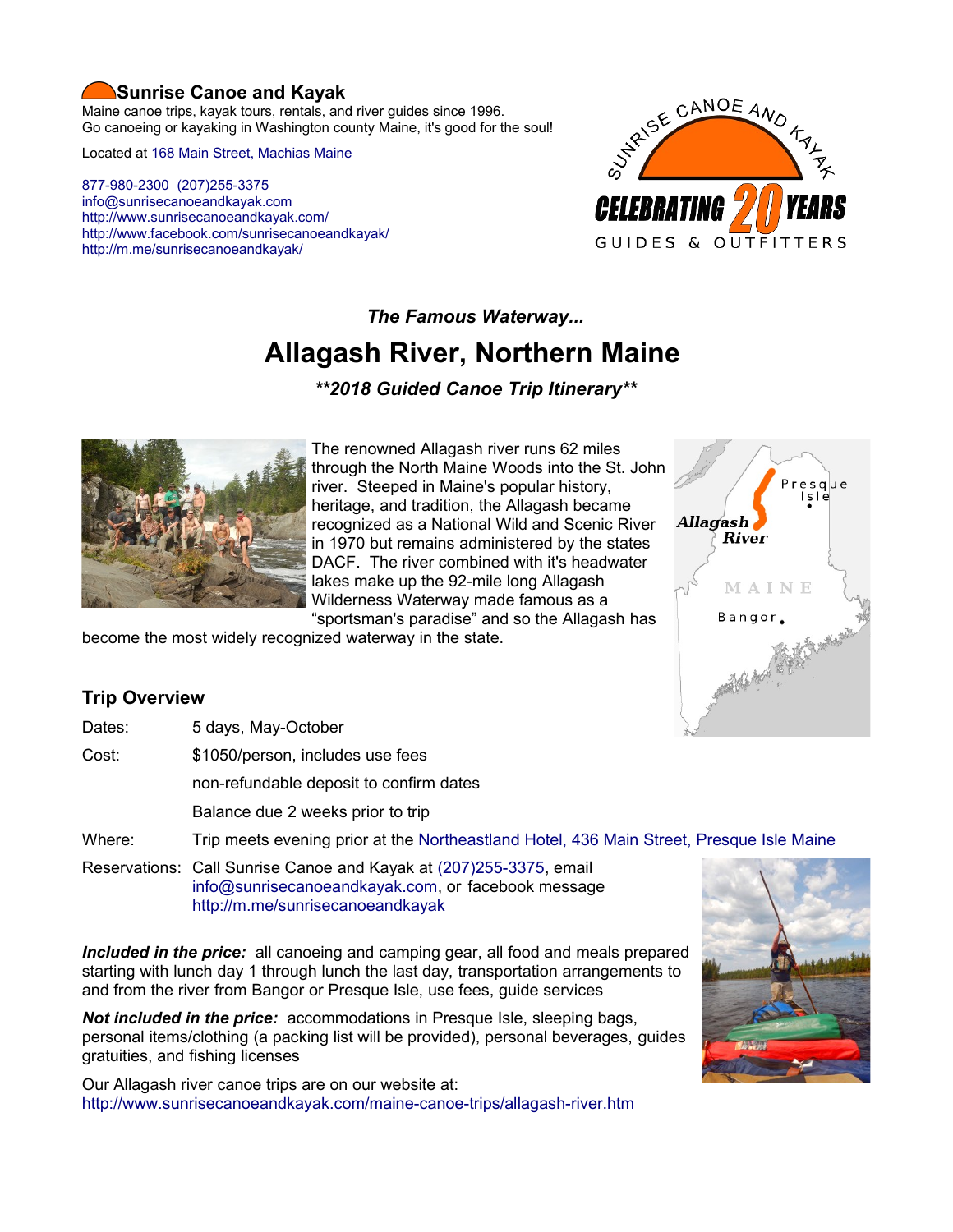

## **Our Guided Trips**

Our canoe trips are *led by Master Maine Guides* who have worked as professional river guides for over 20 years. All of our guides share an emphasis for safety and education as well as a passion for river trips.

## **Before Your Trip**

Our goal is to meet if not exceed your expectations while providing a river trip you will not soon forget. Your trip forms are very helpful to us in striving to meet this goal. Each individual should fill out and return a completed trip form to us at their earliest convenience. *Trip forms are online at:* [http://www.sunrisecanoeandkayak.com/maine-canoe-trips/trip-forms.pdf.](http://www.sunrisecanoeandkayak.com/maine-canoe-trips/trip-forms.pdf)

Your guide will be in contact with you prior to your trip to answer any questions you might have concerning the trip or preparing for it. Your guide will also want your input in preparing the menu for the trip and may have specific questions for you after receiving your trip forms.

## **Getting To and Staying In Presque Isle**

If you are driving from the south allow 2.5 hours from Bangor, take I95 north to Houlton then US1 north to Presque Isle.

If you are flying it is possible to fly in to Presque Isle (PQI) there are a couple flights a day from Boston. If you plan to rent a car or otherwise have a ride, Bangor (BGR) may be more economical with several daily flights connecting New York, D.C., and Philadelphia with seasonal service connecting Chicago and Charlotte.

*The trip meets at the Northeastland Hotel*. We will ask that they set aside a block of rooms for your party but try to make your reservation as soon as possible. Having everyone in the same place the night before makes meeting, packing, and departing the next morning much easier.

*[The Northeastland Hotel 436 Main St. Presque Isle, Maine](https://www.google.com/maps/place/The+Northeastland+Hotel/@46.6805543,-68.0172943,502m/data=!3m2!1e3!4b1!4m5!3m4!1s0x4cbcaef3d822d52d:0x16d952ce954d0000!8m2!3d46.6805506!4d-68.0151056?hl=en) 04769 Phone: [\(207\)768-5321](tel:+1-207-768-5321) Toll Free: [800-244-](tel:+1-800-244-5321) [5321](tel:+1-800-244-5321)*

### **First Day of Your Trip**

*We have about a three hour ride to the river*, mostly over dirt roads so it is important to get an early start. We will need to register at the North Maine Woods checkpoint outside of Ashland.

At the river, *your guides will conduct a safety briefing and brief canoe orientation before heading down river* including tips on packing your gear and group gear in your canoe and basic canoeing techniques. Usually we have lunch during the orientation/packing session, though sometimes we are able to head down river a ways before stopping for lunch. We will camp somewhere in the Umsaskis lake/Long pond area that night.

#### **Camping**

Camping is at designated primitive sites along the river. These sites will have a picnic table, established fire ring, privy, and spots for setting up your tent. Other than these few simple improvements there are no other services available along the river.

At your first camp, your guide(s) will assist you in setting up your tenting area for the first time including instruction on pitching your tent if you are using an unfamiliar model. After that there is time for swimming, fishing, or just relaxing while dinner is being prepared by your guide(s) over an open fire.